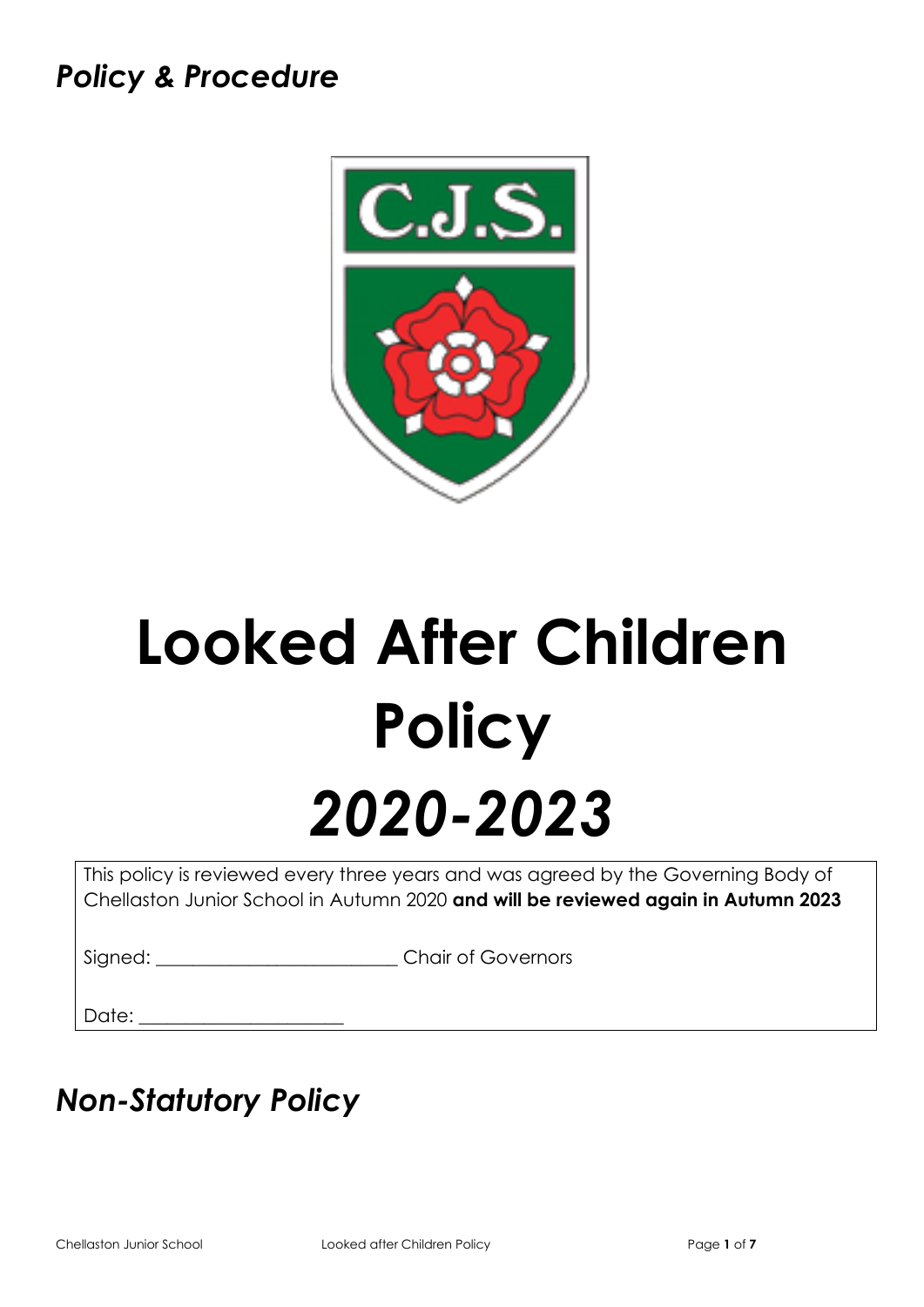#### *Looked After Children Policy*





Nationally, Looked After Children significantly underachieve and are at greater risk of exclusion, compared with their peers. Schools have a major part to play in ensuring that Looked After Children are enabled to be healthy, stay safe, enjoy, achieve, make a positive contribution to society and achieve economic well-being.

Chellaston Junior School believes that, in partnership with Derby City Council (and other authorities from which we receive Look After Pupils) as Corporate Parents, we have a special duty to safeguard and promote the education of Looked After Children.

#### **Who are Looked After Children?**

Under the Children Act 1989, a child is looked after by a local authority if he or she is in their care or provided with accommodation for more than 24 hours by the authority. They fall into four main groups:

- children who are accommodated under a voluntary agreement with their parents (section 20)
- children who are the subjects of a care order (section 31) or interim care order (section 38)
- children who are the subjects of emergency orders for their protection (sections 44 and 46)
- children who are compulsorily accommodated this includes children remanded to the local authority or subject to a criminal justice supervision order with a residence requirement (section 21).

The term 'in care' refers only to children who are subject to a care order by the courts under section 31 of the Children Act 1989 - they may live with foster carers, in a Children's home, in a residential school, with relatives or with parents under supervision. Children who are cared for on a voluntary basis are 'accommodated' by the local authority under section 20 of the Children Act – they may live in foster care, in a Children's home or in a residential school. All these groups are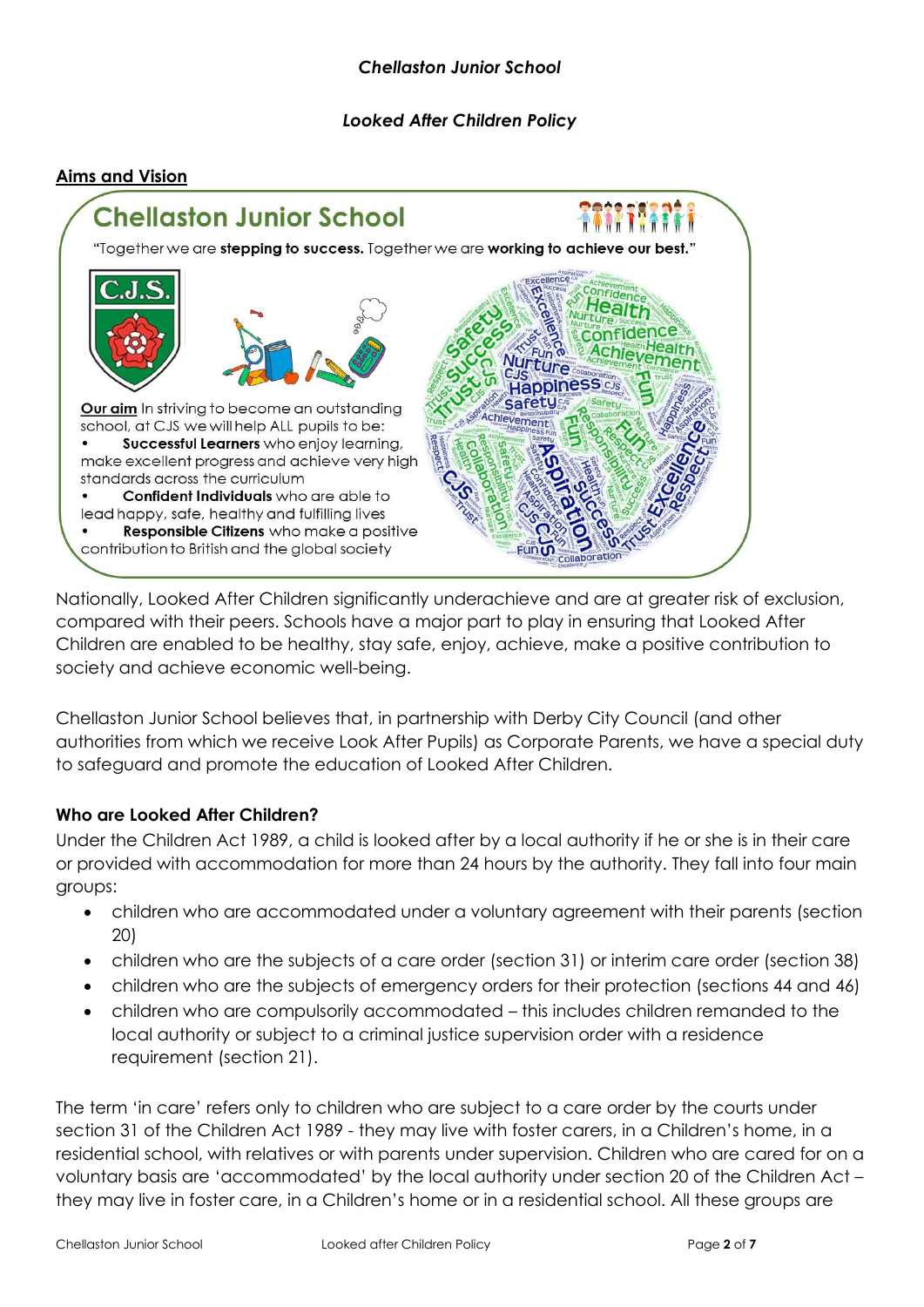said to be 'Looked After Children' - LAC. They may be looked after by our local authority or may be in the care of another authority but living in ours.

LAC reviews, involving the school, will take place up until an adoption order has been granted. However, Pupil Premium Plus funding will continue for LAC until they are 16 years old.

#### **AIMS of this policy**

1. To provide a safe and secure environment, where education is valued and there is a belief in the abilities and potential of all children.

2. To support our looked after children and give them access to every opportunity to achieve to their potential, enjoy learning and take as full a part as possible in all school activities.

3. To ensure that school policies and procedures are followed for LAC as for all children.

4. To work with the Virtual School and ensure that carers and social workers of LAC pupils are kept fully informed of their child's progress and attainment.

5. To fulfil our schools' role as corporate parents to promote and support the education of our Looked After Children, by asking the question, 'Would this be good enough for my child?'

Our school's approach to supporting the educational achievement of Looked After Children is based on the following principles:

- Prioritising education
- Promoting attendance
- Targeting support
- Having high expectations and raising aspiration
- Promoting inclusion
- Achieving stability and continuity
- Early intervention and priority action
- Listening to children
- Promoting health and well-being
- Minimising exclusions and promoting stability
- Working in partnership with carers, social workers and other professionals

IN PURSUIT OF THIS POLICY WE WILL

- Nominate a Designated teacher for Looked After Children who will act as their advocate and co-ordinate support for them.
- Nominate a school governor to ensure that the needs of Looked After Children in the school are taken into account at a school management level and to support the Designated Teacher.
- Support the Designated teacher in carrying out their role by making time available and ensuring that they attend training on Looked After Children.

#### **The role and responsibilities of the Designated teacher for Looked After Children**

#### *Designated teacher (DT)*

The role became statutory in September 2009 under the Children and Young Persons' Act 2008 (the 2008 Act). The designated teacher must be a qualified teacher.

Ideally, s/he should be a senior member of staff who has enough status and experience to advise and provide training to school staff on issues relating to LAC. They need to be able to influence decisions about the teaching and learning of these children.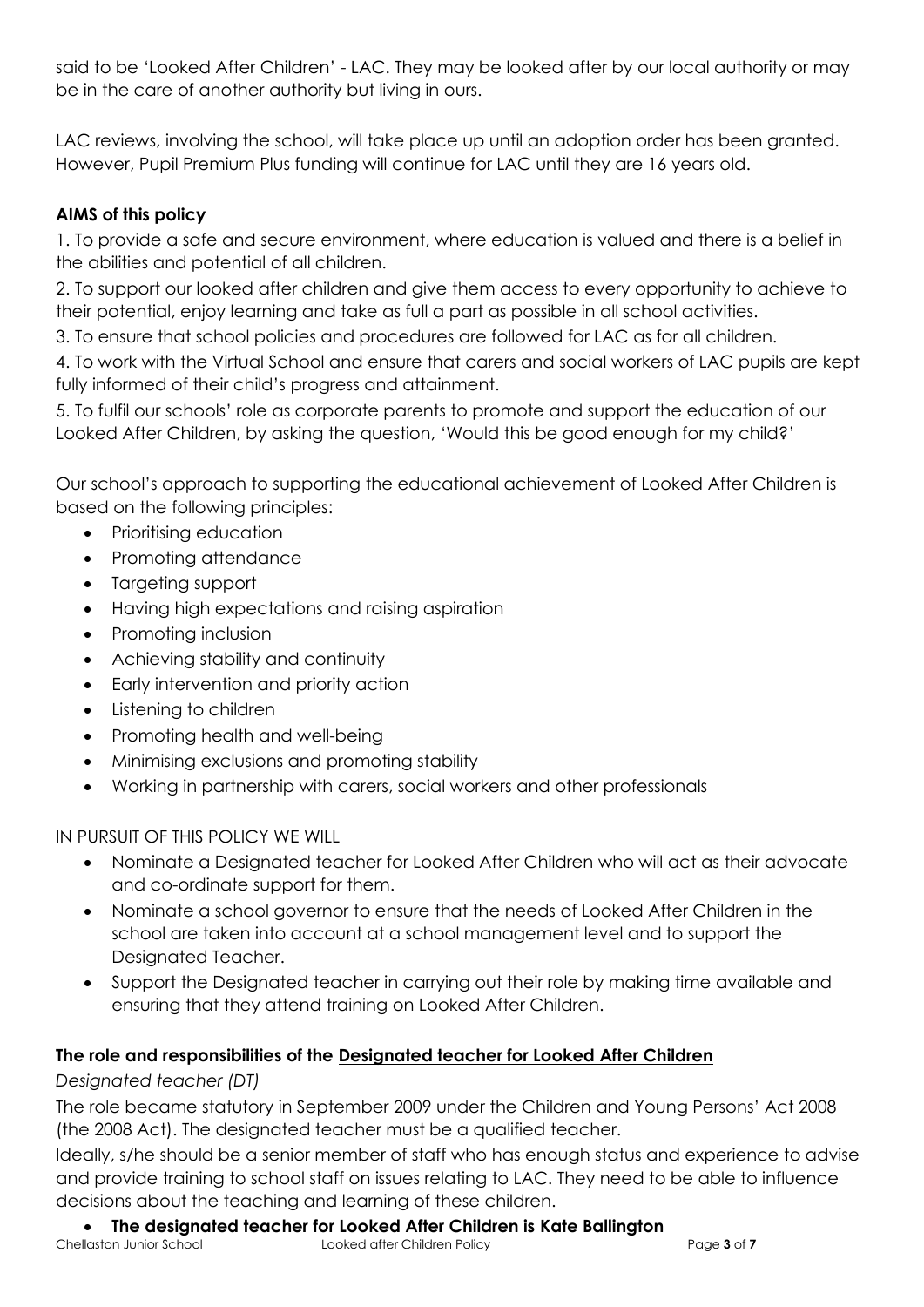The Designated teacher is responsible for:

- Promoting a culture of high expectations and aspirations for how LAC should learn.
- Helping school staff understand the issues that affect the learning of LAC such as differentiated teaching strategies appropriate for individual children and in making full use of AfL.
- Making sure that LAC are prioritised in one-to-one tuition arrangements and that carers understand the importance of supporting learning at home.
- Ensuring any LAC new to the school are welcomed positively and assessed when they start at the school to identify strengths and weaknesses in their learning. This will be used to inform planning and teaching.
- Developing personalised learning packages for LAC in conjunction with the relevant teaching staff.
- Ensuring that the LAC in their school have a voice in setting learning targets for themselves.
- Championing for LAC.
- Leading on developing and implementing PEPs within the school. The social worker is responsible for initiating the PEP process
- Monitoring the child's progress against the targets on the PEP and extending these targets if they have been achieved.
- (Together with the Learning Mentor) Arranging for a mentor or key worker to whom the young person can talk to. Arranging for the LAC to be supported by the young person's peers.
- Producing at least one annual report to the governing body which should include: current progress, attendance and exclusions (if any), any concerns regarding behaviour, how the PEP has been implemented and whether the actions put in place are effective in addressing the learning needs of LAC, how the Designated Teacher works in partnership with the LA, training undertaken for carrying out the role effectively. The report must not mention the children's names for confidentiality reasons.
- (Together with the Learning Mentor) Promoting good home-school links and the importance of education as a way of improving life chances for LAC.

#### **The role and responsibilities of the Learning Mentor:**

- knowing who all the LAC are in school and ensuring that availability of all relevant details from school record-keeping systems (e.g. Integris and CPOMS) as required.
- Attending relevant training about LAC and acting as the key liaison professional for other agencies and carers in relation to LAC
- Removing the barriers to learning for LAC.
- Championing for LAC.
- Ensuring the child makes a smooth transition to the new school and that the child's records are transferred without delay.
- Liaising with the Virtual School in all aspects of the LAC progress and support.
- Convening urgent multi-agency meetings if a LAC is experiencing difficulties or is at risk of exclusion.
- (Together with the Designated teacher) Arranging for a mentor or key worker to whom the young person can talk to. Arranging for the LAC to be supported by its peers.
- (Together with the Designated teacher) Promoting good home-school links and the importance of education as a way of improving life chances for LAC.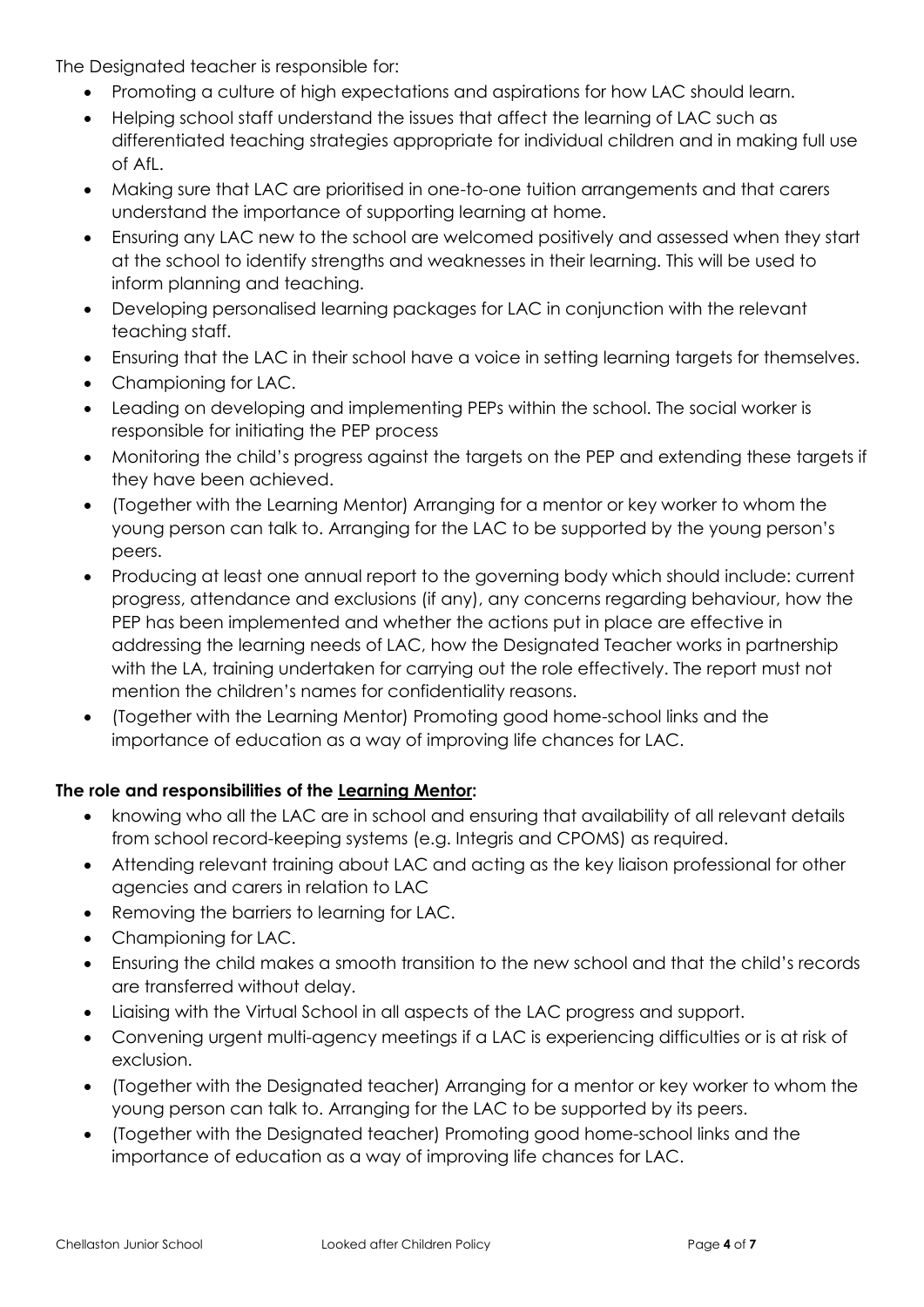*For more information please see: The role and responsibilities of the designated teacher for looked after children – Statutory guidance for school governing bodies.*

*http://publications.teachernet.gov.uk/eOrderingDownload/01046-2009BKT-EN.PDF Improving the Educational Attainment of Children in Care (Looked after Children) http://publications.everychildmatters.gov.uk/eOrderingDownload/DCSF-00523-2009.pdf Improving the attainment of looked after children in primary schools – Guidance for Schools http://publications.teachernet.gov.uk/eOrderingDownload/01047-2009.pdf Improving the attainment of looked after young people in secondary schools – Guidance for Schools*

*http://publications.teachernet.gov.uk/eOrderingDownload/01048-2009.pdf*

#### **The role and responsibility of the governing body**

- **The nominated Governor for Looked After Children is Jenny Burton**
- Support the local authority in its statutory duty to promote the educational achievement of looked after children.
- Ensure that the DT is given the appropriate level of support in order to fulfil their role.
- In partnership with the Head teacher, ensure that, through their training and development, the DT has the opportunity to acquire and keep up-to-date the necessary skills, knowledge and training to understand and respond to the specific teaching and learning needs of LAC.
- Governing bodies and the SLT should make sure that the DT role contributes to the deeper understanding of everyone in the school who is likely to be involved in supporting LAC to achieve.
- The governing body, in partnership with the head teacher, is responsible for monitoring how well the role is working. As part of this monitoring an annual report will be received from the DT.
- This policy links with a number of other school policies and it is important that Governors have regard to the needs of Looked After Children when reviewing them:
	- o Admissions Oversubscription criteria
	- o The Staff Code of Conduct
	- o Behaviour Policy
	- o Anti-bullying Policy
	- o Equal Opportunities Policy
	- o Equality Plan
	- o Safeguarding Policy
	- o Special Educational Needs and Disability (SEND) Policy

The school will champion the needs of Looked After Children, raise awareness and challenge negative stereotypes about them, in order to ensure that they achieve to the highest level possible.

#### *Equality Statement*

At Chellaston Junior School, we actively seek to encourage equity and equality through our teaching. As such, we seek to advance the equality of opportunity between people who share any of the following characteristic:

- sex;
- ethnicity;
- disability;
- religion or belief;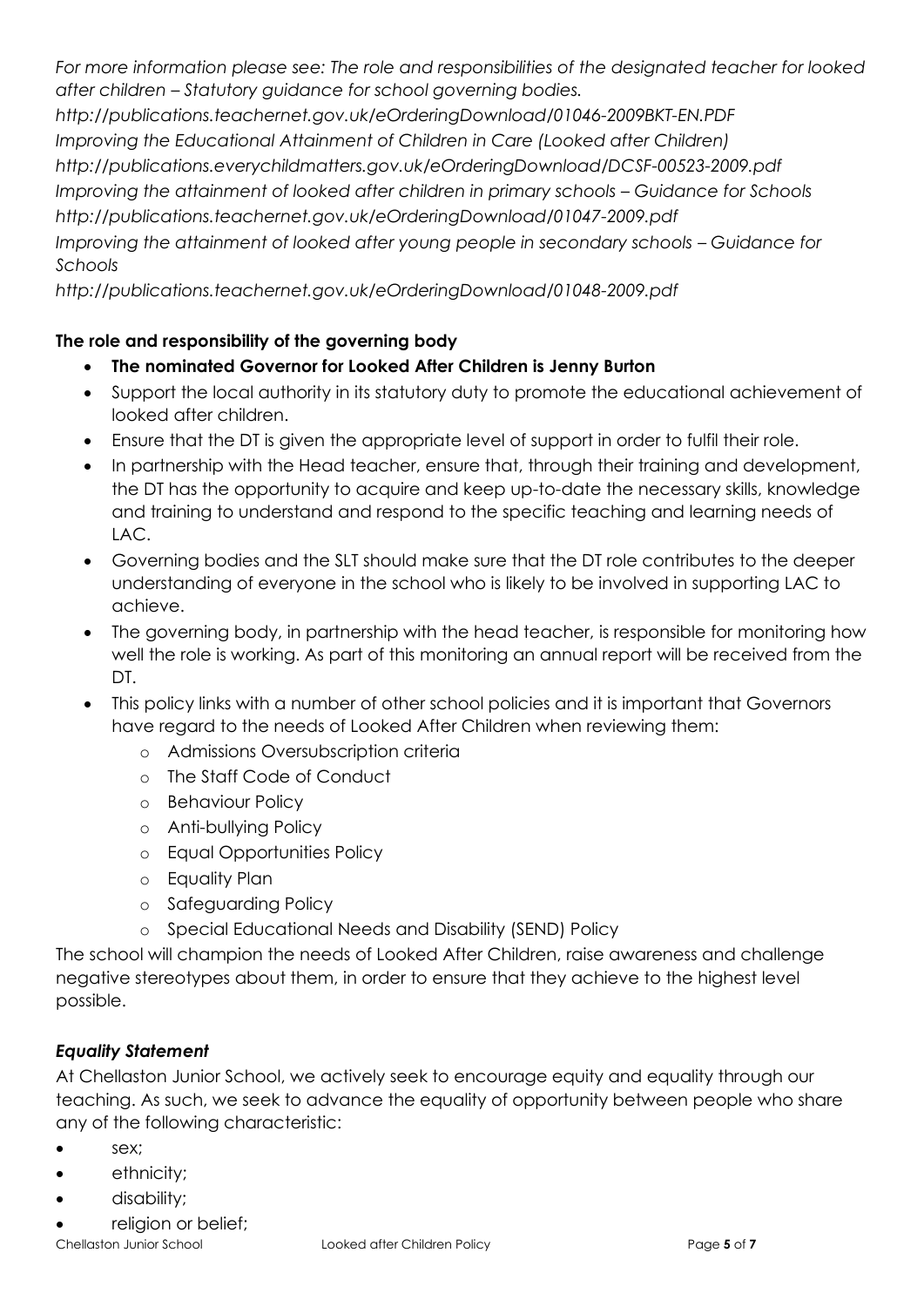- sexual orientation;
- gender reassignment;
- pregnancy or maternity.

The use of stereotypes under any of the above headings will always be challenged.

#### **Inclusion**

Our school is an inclusive school. We aim to make all pupils feel included in all our activities. We try to make all our teaching fully inclusive. We recognise the entitlement of all pupils to a balanced, broadly-based curriculum. We have systems in place for early identification of barriers to their learning and participation so that they can engage in school activities with all other pupils. We acknowledge the need for high expectations and suitable targets for all children.